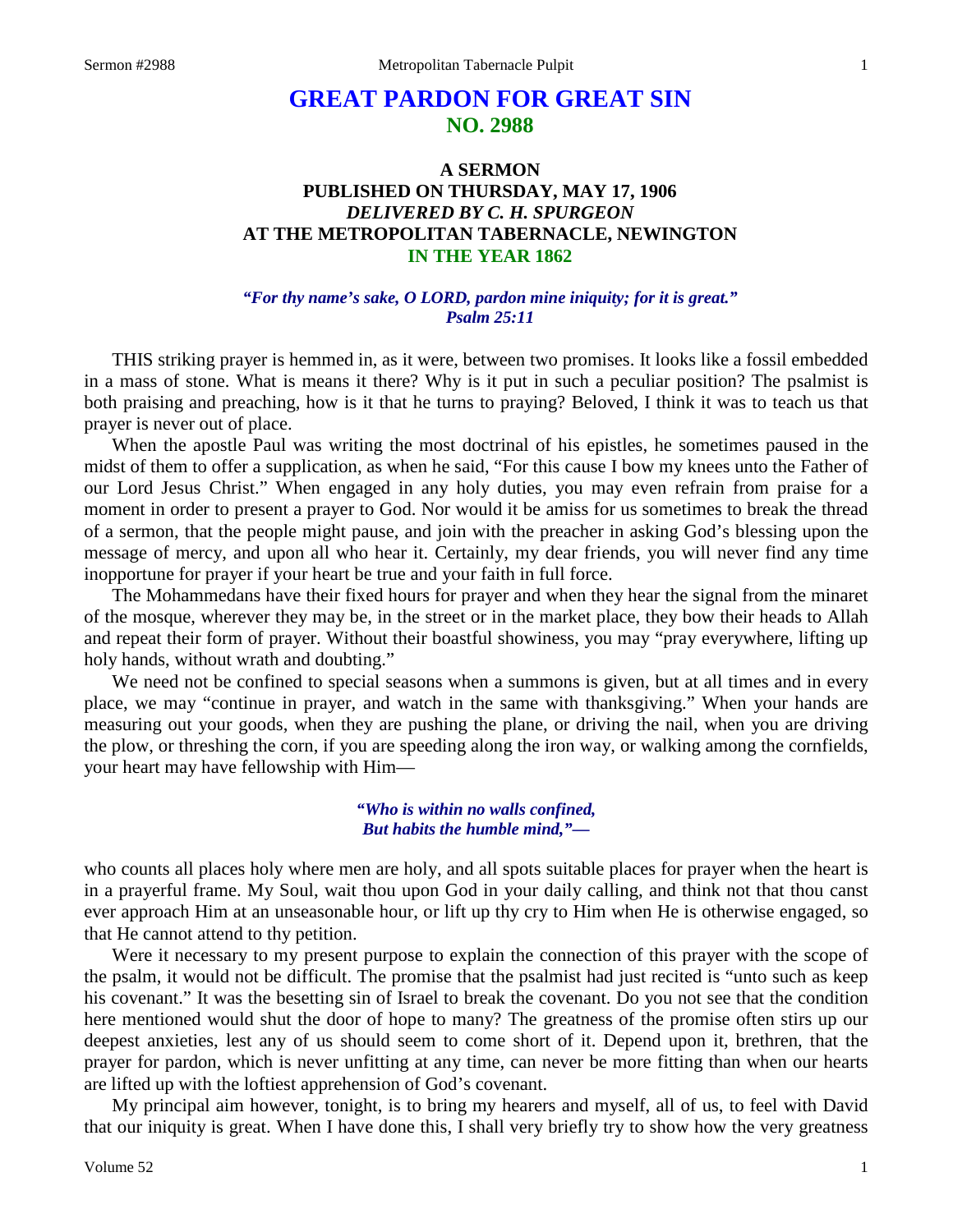of our iniquity may become a plea with God, "Pardon mine iniquity; for it is great." And I shall close with some earnest entreaties to those who have never sought pardon for sin to seek it now.

**I.** Well then, first, DAVID DECLARED THAT HIS INIQUITY WAS GREAT.

The word used in the original conveys the idea of quantity as well as of quality. Not simply was his sin great in its atrocity, but there was very much of it, any one sin was great, but it was not merely one, but ten thousand times ten thousand in multitude. His sin was as great in its bulk as it was black in its heinousness.

Now, I do not know, although David had one very terrible fall, that any humble-minded person here would consider himself to be superior to David. He was a man after God's own heart, and notwithstanding the great blot upon this sun, we would not hesitate to say he is a sun for all that. For David presents a character so admirable, so all but matchless in the harmony of the different graces, that we think he certainly approaches very near to his great Son, our Lord Jesus Christ.

Certainly, if David felt his iniquity to be great, it would be very foul presumption in any of us to think ours to be little. At any rate, we must come out one by one, and say, "I reckon myself to be a better man than David was," or else we ought to subscribe heartily with our hand to the truth that our iniquity must be great too if David's was.

But leaving David out of the question, not comparing ourselves with others, we will draw some few pictures by which the greatness of our iniquity may be seen. Our sin is great *when we consider against whom it is committed*. In an army, if a soldier shall strike his comrade, it is, of course, a misdemeanor, but if he should have smitten some petty officer, it is considered to be a more grievous offense, and if he should have struck the commander-in-chief, it would become so great a crime that I know not what penalty short of death might be awarded to it.

Now, in the world of morals, as God sees it, there is much difference in sin when we consider the difference in the person against whom it is committed. You and I think it is the worst sin that hurts us the most.

We have heard, I daresay, the story of the lawyer who was waited upon by a farmer, who asked him what would be the penalty for a man whose horse was always going into his neighbor's field and eating his corn, he had warned him several times, and told him it was the result of his broken fence which he ought to have mended. The lawyer said, "Of course, there would be a considerable fine, no doubt." "Well, sir," said he, "it is your horse that has done this." "Oh!" said our friend the solicitor, "that is quite a different question, I did not know it was my horse before I gave my opinion."

So it is, generally, with regard to anything that is done amiss, if it hurts you, or if it hurts me, we feel very indignant about it, but if it only offends the Majesty of heaven, we make light of it. What fools we are! If it shall offend such puny, insignificant creatures as we are, there is something seriously wrong in it, but if the divine Majesty be insulted, we pass it by as though it were a mere trifle.

There really is a difference in the sin according to the person against whom it is committed. I will put it thus. A man has just now been striking another, striking him with an intent to do him hurt. "That is bad," say you. "Yes, but it was his own father that he struck." "Ay," now you say, "that is far worse for him to have injured the man whom he ought to have loved and honored."

So, since God is our Creator, any attack that is made upon His government, any willful violation of His law is aggravated by the fact that we owe to Him such unfounded allegiance. "It is he that hath made us, and not we ourselves; we are his people, and the sheep of his pasture."

Sinners, did you ever think of this? You have offended Him who made you, in whose hand your breath is, and under whose control are all your ways. When you have used profane words, it has been against the High and Lofty One, against JEHOVAH, who rides upon the sky, and launches abroad His thunderbolts, and shakes heaven and earth with His terrible voice, against Him, before whom the holy angels veil their faces, and humbly bow themselves, unworthy to lick the dust of His feet, it is against God that you have offended. Sinner, you think this is a little matter, but I tell you that it is this fact that makes your iniquity great.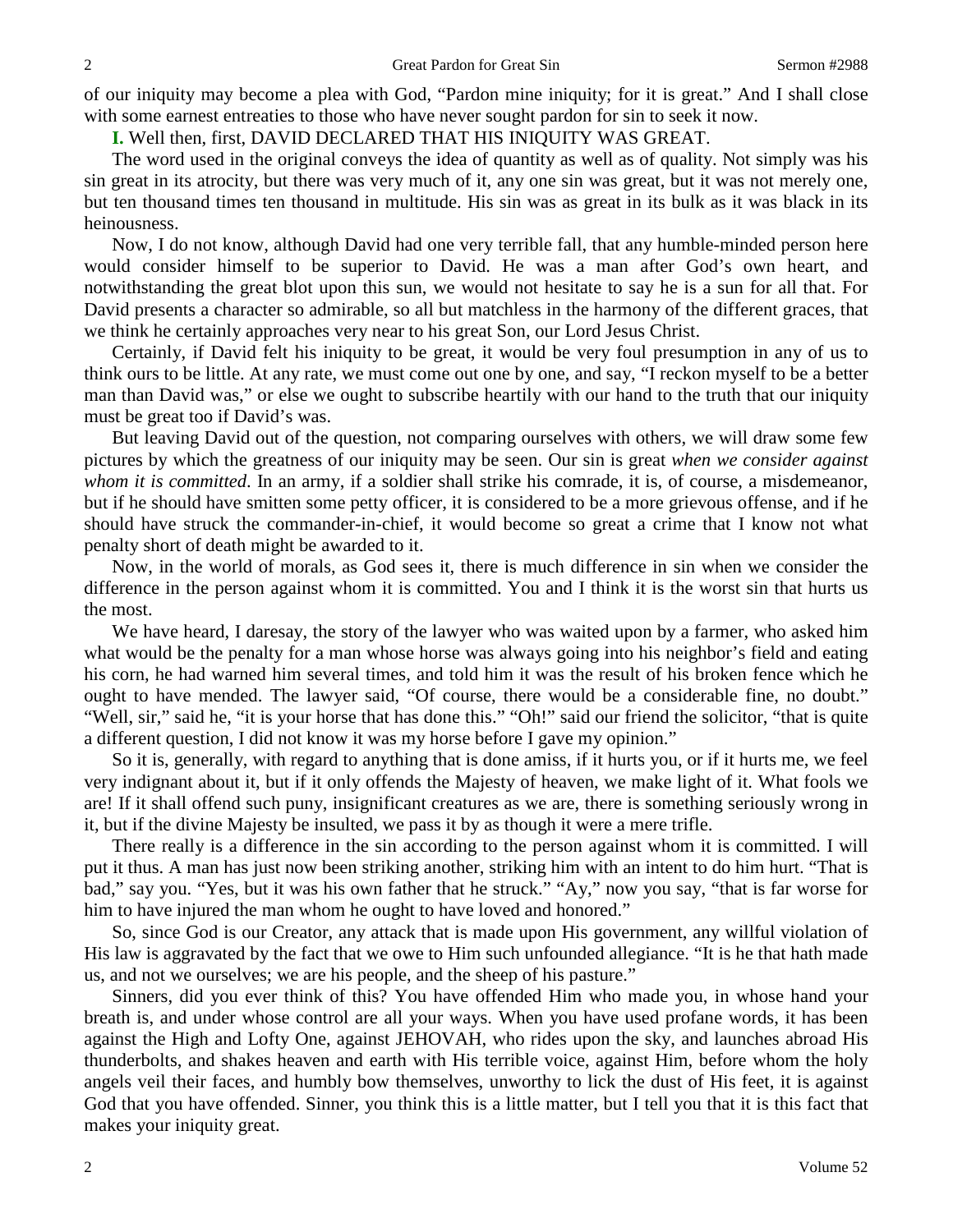Yet further, sin derives some degree of its sinfulness *from the fact that it is at once against a most just and equitable law.* We sometimes read in the newspapers, that persons are severely punished for offenses against the game laws of our country. Well, I suppose it is a very wicked thing to shoot another person's hares and pheasants and partridges. Were I a preserver of game, I daresay I would consider the offense of the tenant farmer who shot a bird that was feeding on his corn, to be very aggravated. As I am not, I do not particularly see its flagrant character. No doubt it is wrong, though it looks to me more like a misdemeanor than a felony.

When a law is proved to be harsh and severe, there will always be some mitigation in our judgment of the culpability of breaking it. If we consider such and such a law hard and tyrannical, not suited to the times, and out of keeping with the age, then we say, when a person breaks it, "Well, he had better not have done it, it is an offense against statute law, and he ought not to have committed it," still, we do not think it to be so black as when the offense is against a just, equitable, proper, and righteous law, which harmonizes with strict, unvarying equity. Now, such is the law of God.

What can be more fitting than the law of the ten commandments? Infidelity itself has turned pale before those ten commandments. We have heard of men who have attempted to improve the law of God by a new commandment, and have found themselves unable to do it, for they perceived it to be so complete that it embraced all forms of criminality. Those who have abhorred other parts of Scripture have said, as they read the ten precepts, "These are just and righteous." They are, indeed, the fundamental stones of natural morality, they are such as even nature, itself, would approve to be right and proper for the government of the world.

Well then, sirs, if you have broken these good commandments, if you have run your head against these holy, just, and righteous precepts, your iniquity is great. If you could turn to any law of God, and say, "This is harsh, this is tyrannical," there might be some excuse for you, but those commandments were made for your good. If you keep them, they will bring you their own reward, if you break them, they will bring their own penalty into your body, and mind, and heart. Wherefore, then, have you been so foolish as to violate them? Assuredly, in so doing, your iniquity has become heavy as a millstone, and if it be about your neck when you come to die, it will sink you in the floods forever.

But dear friends, we ought each of us to remember that *our sin is all the greater because it has been committed by us,* for sometimes an offense is all the worse because of the person who has committed it. When the noble Caesar saw Brutus stab him, he said, "And thou, Brutus!" There was force in his dying words, for Brutus had been his dear friend, one who owed no little to him, and surely, the Lord might say to us, when we sin, "And you too, and you! You whom I have fed day by day, you who are clothed by My charity, and nourished by My bounty! You! living in this fair province of the universe which is called the world, this beautiful fair round green earth! You—partakers of such innumerable favors—you sin against Me?"

Ah, Christians, you who are heaven's favorites, you who are allowed to enter into the Lord's cabinet councils, and to understand the secrets of His covenant, you who are Christ's own spouse, the bride of the Prince of heaven, your sin is all the blacker because of that light of His countenance in which it has been your privilege to walk!

But to hasten on, as I throw off these hints to be worked out in your own minds rather than to be dwelt upon in my discourse, let me remind you again that *our sin is certainly very great because of the amount of it*. Innumerable times have we transgressed. It is not as though we had done wrong once, and then washed our hands of it. Who can count his errors? What man can tell the number of the small dust of his transgressions?

As for the drops of dew twinkling in the morning light, as for the drops of the ocean making that vast flood, as for the stars of heaven, and the sand of the seashore—the incalculable number of all these sinks into insignificance when compared with the infinite host of our transgressions against Thee, O God of heaven and earth!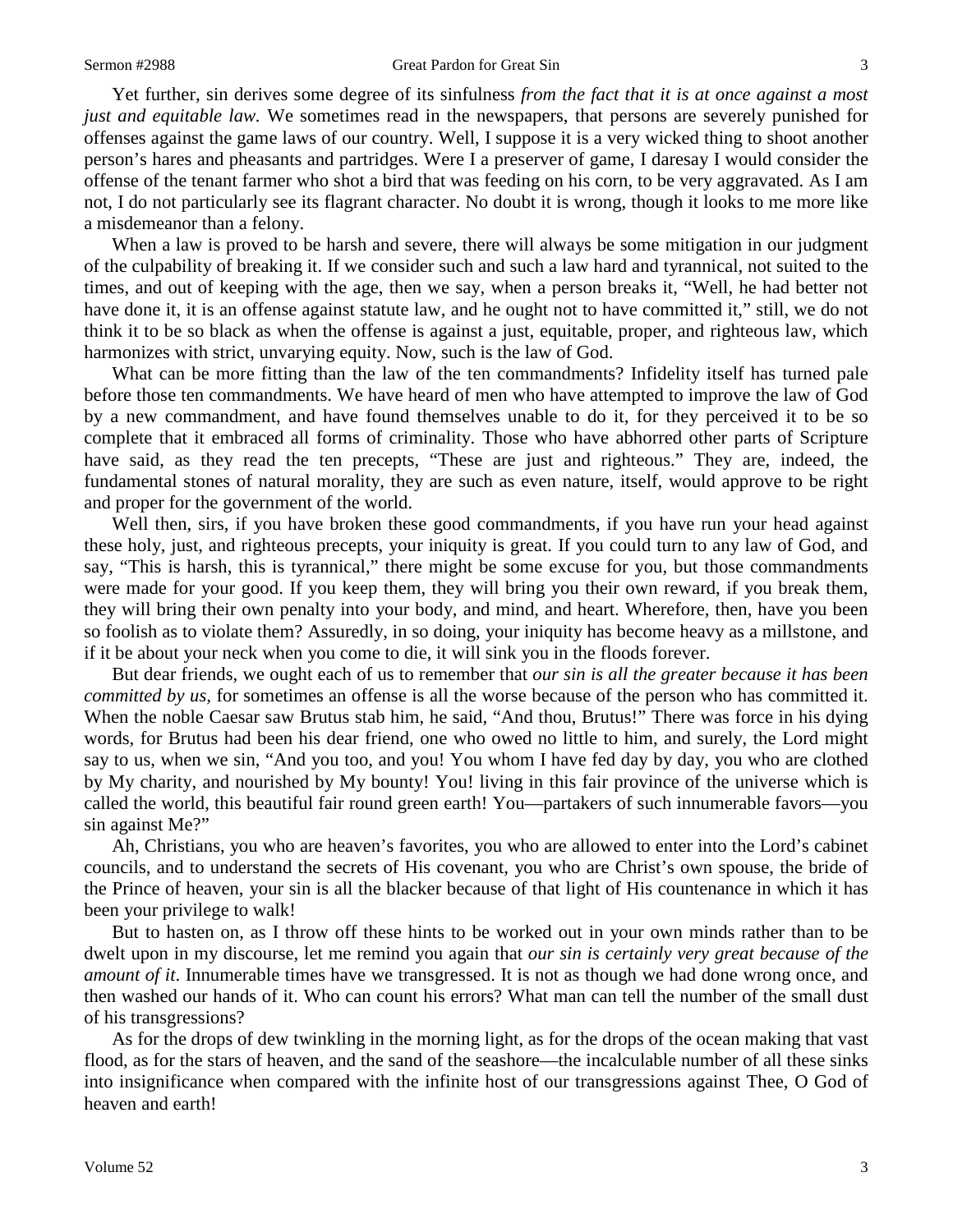This very day, have there not been more sins than moments, more transgressions than heartbeats, more offenses than pulses? God only knows the total of the sins of man. Only His infinite mind can reckon the iniquity that crops forth from the polluted soil, and wells up from the deep spring of depravity that is hidden in the very core of our corrupt nature. Count your sins if you can, O you children of God, and then fall on your knees, bow your heads, cover your faces, and say, "Our iniquity is indeed great."

Nor is this all, we ought also to remember that *we have sinned and offended without any provocation*. When a poor wretch, pinched with hunger, snatches a loaf from a bake shop and eats it ravenously in the street, what magistrate could forbear to treat him leniently? But when a rascal does a wanton mischief without cause, or commits a willful robbery without conscience, what defense can he set up? With such utter defiance of law and order, we have no patience and we say, "Let the full punishment fall upon his guilty head."

And that is what you and I have done, we have sinned for sinning's sake. When we spent our money in sin, it was for that which is not bread, and our labor of iniquity was for that which did not profit us. You and I have not been gainers by all that we have done amiss. There may have been times when you had the excuse of getting something by sin, but not always.

For instance, what excuse is there for swearing? Lust may plead a pleasure, wine may ease a pain, avarice has an eye to gain, but the cheap swearer, from his open sluice, lets his soul run out in sorry curses, losing all the patience he possesses for the mere sake of venting forth black and ugly words that have no meaning. This is infamous, what if I say it is infernal to sin for the mere sake of sinning?

We heard of one the other day, who said when reproved for cursing, that he would continue to swear, yea, if he had an angel on each shoulder, he would still go on cursing. There seem to be some of this sort who, for the mere sake of dabbling in the mire, will do it, and in truth, we have all in our time, sinned in open defiance of the Almighty, and therefore our iniquity is heavy.

Sons of men, I put it to you, as one of yourselves, and therefore, willing to be your advocate—but I must rather take up the cause of Him against whom we have offended—what has He ever done to us that we should hate Him? He has made us, fed us, clothed us, for which of these good works do we forget Him? He has sent His Son to redeem His people, is this a cause why we should despise Him? He follows us day after day with invitations of mercy, stirs up our consciences, hedges up the road to hell as though He would not let us perish, for which of these things do we requite Him with evil?

What has the Most High done to provoke you? Has He ever done you a displeasure? In what respect has He thwarted you except for your good? What pleasure that is a real pleasure has He denied you? Is His yoke heavy? Is His burden intolerable? Are His commandments like the whips of Solomon, or His laws like the scorpion of Rehoboam? Has He made His little finger thicker than the wires of human law? Do you not know that men, in superstition, will make laws ten times harder than God's laws ever were, and will keep them too?

It cannot, therefore, be that God has thus offended you. O wherefore then, sons of men, do we despise our God? What can there be so good in sin that we *will* have it, and God's anger with it? What can there be so sweet in hell that we choose it, and despise the glories of heaven? Verily, in this arrant folly, this flagrant malice, this frantic madness, our iniquity is great indeed.

Yet further, what if I should say that *we have gone on in sin after we have, some of us, known and felt the evil of it*? I speak advisedly when I appeal to almost all of you now present and ask—must not your iniquity be great because it was not done in ignorance? Many here were nursed in the lap of godliness, your sins, therefore, are ten times heavier than other men's. The lamp of the sanctuary lit some of us to our cradles. The hush of lullaby had the name of Jesus mingled with it.

Perhaps the first song we learned to sing was concerning the children's best Friend. The first book that we began to read contained His sweet name, and many were the times when we were pressed by godly ones to think of Jesus, and to give our young hearts to Him. But we put bitter for sweet, and sweet for bitter, darkness for light, and light for darkness, and knowing the good from the evil, we did willfully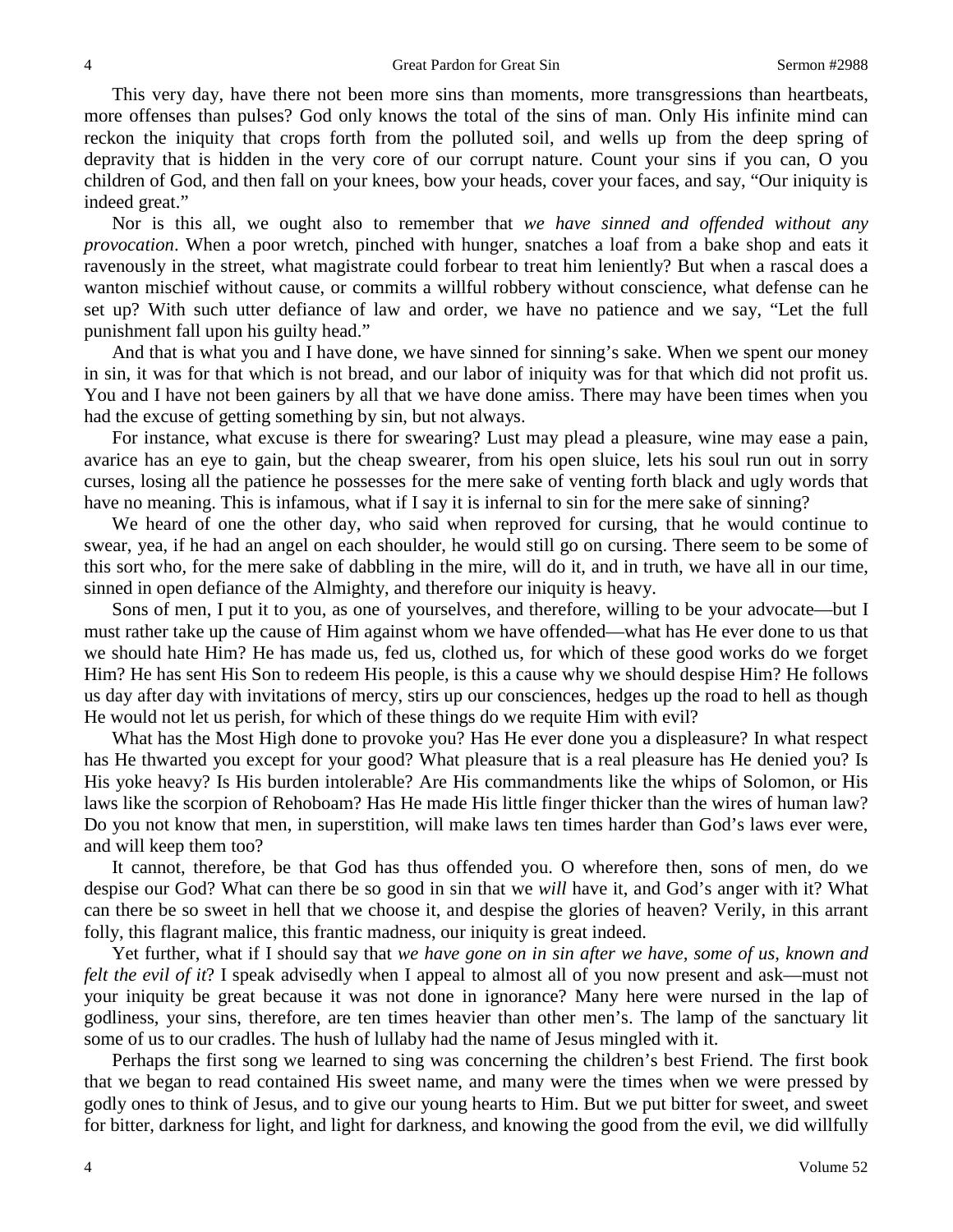choose to do that which is wrong. Ah, for this thing, when we have sinned against light and knowledge, does not our transgression become greater than that of the people of Tyre and Sidon who perished in their sin?

And then, when we had learned by experience, as well as by education, that sin was bitter, we went on in it still. There is a young man yonder who went astray once and smarted for it, and he thought he would never be such a fool again. But it has happened to him according to the true proverb, "The dog is turned to his own vomit again; and the sow that was washed to her wallowing in the mire." Some men seem only to get out of one ditch to roll into another.

There are plenty of persons who, when they put their fingers in the fire and burn them, run and get them bound up and healed, only to go to the next fire and thrust in, not their fingers this time, but their arms up to their elbows! Take care that one of these days, man, you do not have your body and soul consumed in that fire which can never be quenched.

How foolish some are who have been on the spendthrift line! After they have emptied their pockets and found themselves beggars, they have gone to their friends who used to take a glass with them—such jolly companions, such dear friends as they used to be, but they do not know them now. "Oh, no!" they say, and give them the cold shoulder, now that their clothes begin to look a little out at elbows.

I have seen these people get employment again and throw themselves out of it by their ill character. I have seen them get a respectable situation perhaps two or three times, and then go and ruin themselves over again, and expect their friends to set them up once more—set them up on purpose that they may have the pleasure of tumbling down. When men do this so many times, certainly their iniquity becomes heavy.

I have put the case strongly concerning one or two delinquents, they are, however, only representatives of us all, for when we have smarted for an offense, we have committed it again. Burnt children are afraid of the fire, but burnt sinners are not, they will go to the fire again, like the moth which gets to the candle, singes her wings and flies off a little, but she must needs go again, and if you lift her out of the melted grease around the light, she will fly back again the first opportunity she gets, as if she thought it her ambition and her life's best glory, to be consumed in the fire. Iniquity is great indeed when it is committed against experience. Men deliberately run upon the pikes of damnation, they destroy their own souls by a sort of spiritual suicide.

At times, men's offenses to their fellow men lose some of their guiltiness by an apology. Why, sometimes, when we have been aggrieved by some little offense and a proper apology has been promptly made, we could have wished we had never taken notice of it, for we did not like to see the good man so sorry about it. We freely forgave him, and felt as if we did not need him even to feel that he had done wrong, because he took it too much to heart, so we passed over the offense because of the repentance.

But how great is the guilt of that man who, having sinned, refuses to repent! And is not this exactly the case of many here present—sinning from your cradles, but never repenting? Repentance is hidden from your eyes, you go on from bad to worse, from dark to deeper stains. The Ethiopian has not changed his skin, nor the leopard his spots. You have sought no physician for your healing. You have let the deadly gangrene grow yet more putrid, until the whole head is sick and the whole heart faint.

Careless sinner, I would that I could play the part of Mr. John Bunyan's Captain Boanerges and his ensign, Mr. Thunder, and run up the black colors before your eye, bearing as the escutcheon the flaming thunderbolts of God's justice.

You who will not repent must incur the fierce wrath of God. Lo! He has bent His bow and made it ready, He has fitted His arrow to the string, He takes aim tonight at you, the arrow shall soon fly and reach your heart. Oh, that you had grace given you to repent! O Spirit of God, break the sinner's heart! Take hold of Your great hammer with which You do cleave mountains, and dash that heart in pieces, that the sinner may cry out, "Pardon mine iniquity; for it is great."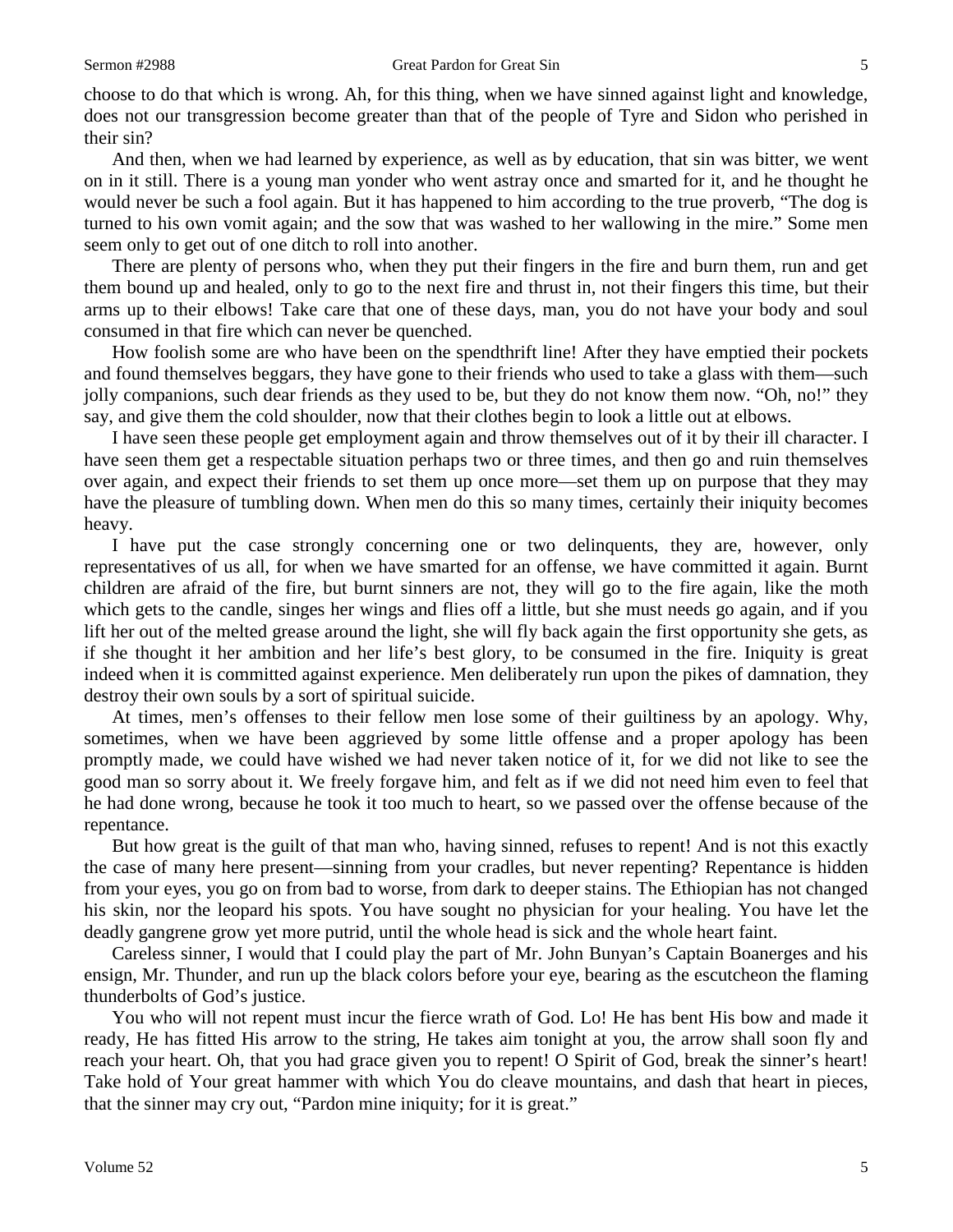With some men, their iniquity becomes all the greater because *they have sinned against promises which they have made, vows which have been registered in heaven, and covenants which they have signed with the Most High*. You know who I mean. You were ill with the fever some few years ago, you were given up, you turned your face to the wall, and you remember how, in the bitterness of your soul, you cried, "O God, if you will but spare me, mine shall be another and a better life for the future!" You were spared, but your life has been worse rather than better.

You remember too, when the cholera was abroad, and there were many falling on the right hand and on the left, you were terrified and alarmed, and you sought God after a sort and told Him that if He would but spare your life, that life would be spent in His service. What have you been doing since then? It is true that you sometimes go to the house of God, but it is only in the evening, when you have made your money in the morning, you do not mind giving God the fag end of Sunday.

The first two or three weeks after you got better, the shutters were up, there was no rioting, no swearing, no loose conversation, your neighbors said, "What has come over the fellow? He is quite a different man." Yes, you had another heart for the time, but not a new heart, and now you are as reckless as ever.

Do you think God has forgotten your promises? Do you think that registered covenant of yours has been blotted out? No, sinner, no, it stands fast against you to make your guilt more infamous, and your transgressions more heavy. Take heed! Take heed! Take heed! When God shall hold it up against you, at the last tremendous day, you will read your doom in that broken promise, in that lie which has been uttered against the God of grace and goodness.

Most of us, at some time or other, have sinned thus against resolutions and promises, and consequently, our iniquities are heavy. O dear friends, I have a task too hard for me in such a subject as this! When I talk of the glories of the love of Christ, I feel at home, when I speak of the matchless grace of the everlasting covenant, my heart is well at ease, but to prove man's sin heavy, is a task too hard for me. Not that it is hard in itself. The evidence is clear, but to procure a conviction is the difficulty. The jury is not impartial. Your conscience is like an unjust judge.

Oh, how hard it is to make any man believe himself to be so bad as the Word of God says he is! None but the Spirit of God can make a man call himself a sinner and mean it. Nothing but the irresistible influence of the Holy Spirit can ever bring a man as low as the Word of God would have him lie. If you can feel, in your soul tonight, that your iniquity is great, that it deserves God's wrath, displeasure and punishment—if you do pray from your very heart, "O Lord, pardon thou mine iniquity, for it is great"— I shall have hope of you that the first sparks of the divine light have fallen into your soul, never to be quenched, but to blaze out in the brightness of salvation forever.

**II.** I shall now turn, very briefly, to the second part of my subject, to show how THERE IS A PLEA IN THE VERY GREATNESS OF OUR SIN.

Is not this a very strange text, think you? Look at it again, one needs to read it over twenty times. Is it really so written? "Pardon mine iniquity; for it is great!" Can you believe your own eyes? Imagine a prisoner at the Old Bailey pleading with the judge that he would kindly let him off because he was such a great offender, we should think that it would be a very legitimate reason why he should not be pardoned. The pith, however, of the whole text lies in those words which we sometimes forget to quote, "For thy name's sake." That alters it. It is an argument now, it was not before, "For thy name's sake, O LORD, pardon mine iniquity; for it is great."

Let me show you that there is a plea here. If salvation were by merit, then, supposing all men to have fallen, and none of them to have any merit, yet it would be a rule that the man who was the least offender should have the first turn at being saved. If the choice of God depended in any way upon man's condition, we would naturally expect that the man who had the least sin would be forgiven first, for putting all on an equal basis in all other respects, the choice, if made at all, with reference to the man, would naturally be the choice of the man who had committed the least iniquity.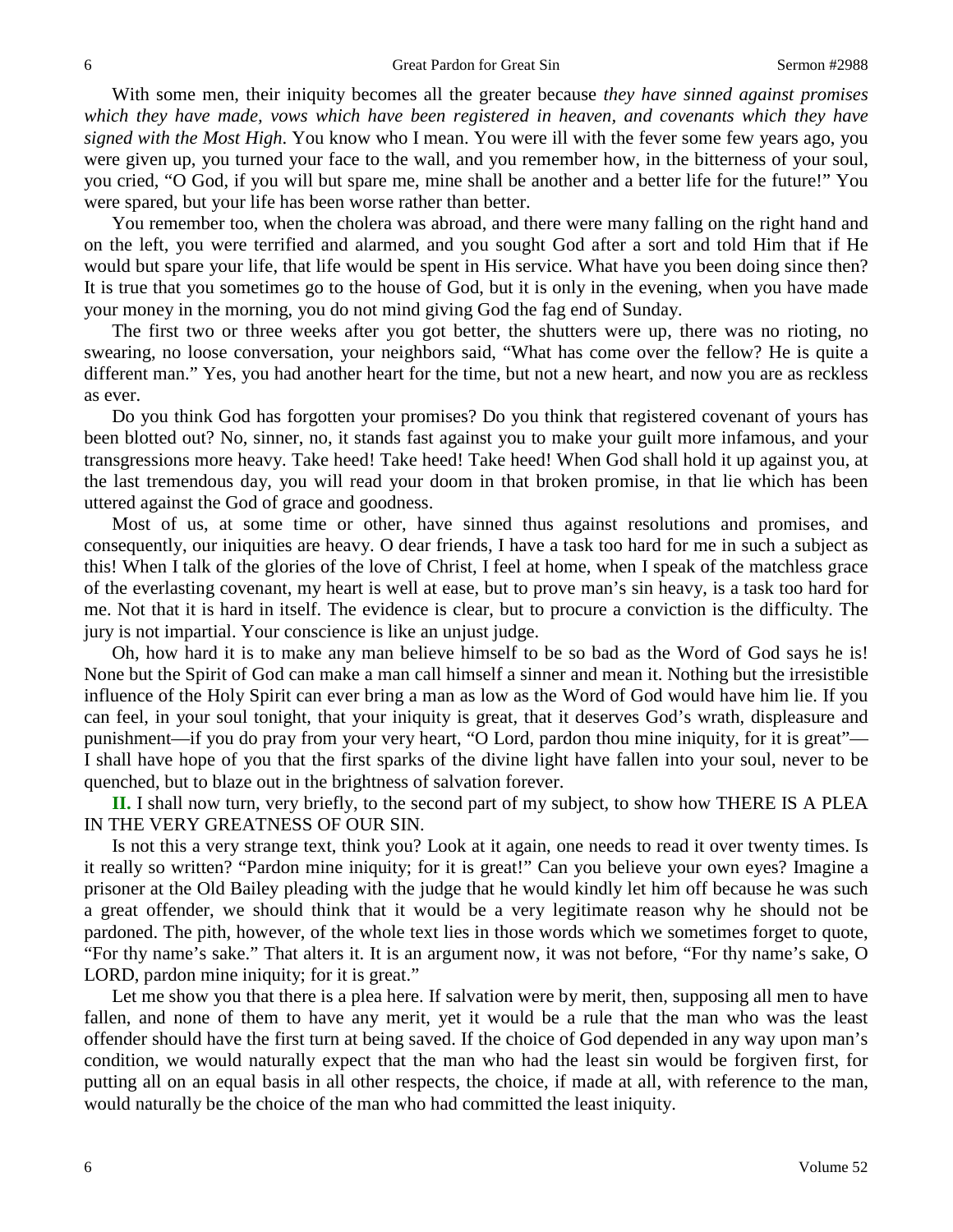But dear friends, please to remember that in the covenant of Christ, and the way of salvation, the choice is made upon reverse principles, not according to man's merit, but according to God's glory. The aim, end, and objective of God, in salvation is to glorify His own character, hence, if His choice may be said to be guided by any principles which we can at all understand, that choice would be guided to select those who would the most magnify His grace, and glorify His own name. Well now, if God would do that great work of pardoning sin in such a way as to glorify His own name, the most fitting persons to be saved are the biggest sinners.

Let me put it thus. Here is a number of persons, and they are all sick, and here is a physician who intends to get to himself a name. He is full of benevolence and kindness, but at the same time, one part of his objective is to get a name. Now, you will perceive that in the selection of his patients, he will not pick out a man there who has a sore finger, for it will never tell very much to his credit that he healed a man who had a sore finger, but there will be perhaps, a few cases among the sick of a very extraordinary sort. Some of them will have an affliction, a disease quite unknown hitherto to the faculty. Medicines have been tried, but their cases have been so stubborn that the best doctors have given them up as hopeless.

Now, the physician says, "These are the cases that I will select." Granting that he is able to cure whomsoever he wills, you can see that if the objective be his own glory, he would rather take those in which there is the most room for the display of the healing art than those who have the least sickness, and might be the most readily cured.

Yet again, suppose a man means to have a character for generosity. There are a number of debtors assembled, and he is determined to discharge their liabilities. There is a man who owes sixpence, and another who owes a pound. Well now, if he pays their debts, he will never have much credit for liberality there, but another man comes in who is over head and ears in debt. What is the sum he owes? Fifty thousand pounds, let us say a hundred thousand pounds, let us say half a million. Well now, here is the opportunity for the liberal man to display his liberality because here there is room for it.

So is it in grace. You, proud Pharisee, come to God and say, "Lord, I thank thee that I am not as other men," and He replies, "Then there is no room in you for My grace to work." But yonder poor publican dares not lift so much as his eyes towards heaven, but smites upon his breast and cries, "God be merciful to me a sinner." "There is a case for Me," saith sovereign mercy, and the pardon comes to the poor sinful publican.

Mark, when I speak of sinners, I do not mean merely those who have been great sinners, or those who have been, in comparison with others, little sinners, but I mean those who feel themselves to be great sinners. I say, the more we feel our guilt, the more fit we are for mercy, the more broken down we are with hopelessness on account of our own lost estate, the more room there is for the triumphs of Christ's grace.

Now, there is many a moral man here tonight who never offended against the laws of his land, or the laws of outward propriety, yet he feels himself to be as black as hell. Well then, there is room in him for grace to glorify itself. We have noticed that men of the worst character are often the most self-righteous. There is many a Pharisee whose morals would not pass muster, though he vaunts his piety as a harlot flaunts her broidery, and many a scamp who would be a disgrace to the meanest society if his character were known, brazens it out as though he never had offended against a single law of God.

Again, I say you who feel that you are the very chief of sinners, you who groan and mourn on account of sin, be not silenced at the mercy seat because of the greatness of your guilt, but rather, with the inimitable skill of the Syrophenician woman, turn the very desperateness of your case into a reason why the Lord should save you.

Now tonight, upon your knees, wrestle with the God of mercy, and say, "Pardon me, for my transgression is great, and my hell will be great. But if You will save me, Your honor will be great, if You will redeem me, the power of Your blood will be great, if You will give me a new heart the transforming power of Your Spirit will be great. O God, save me! God be merciful to me a sinner."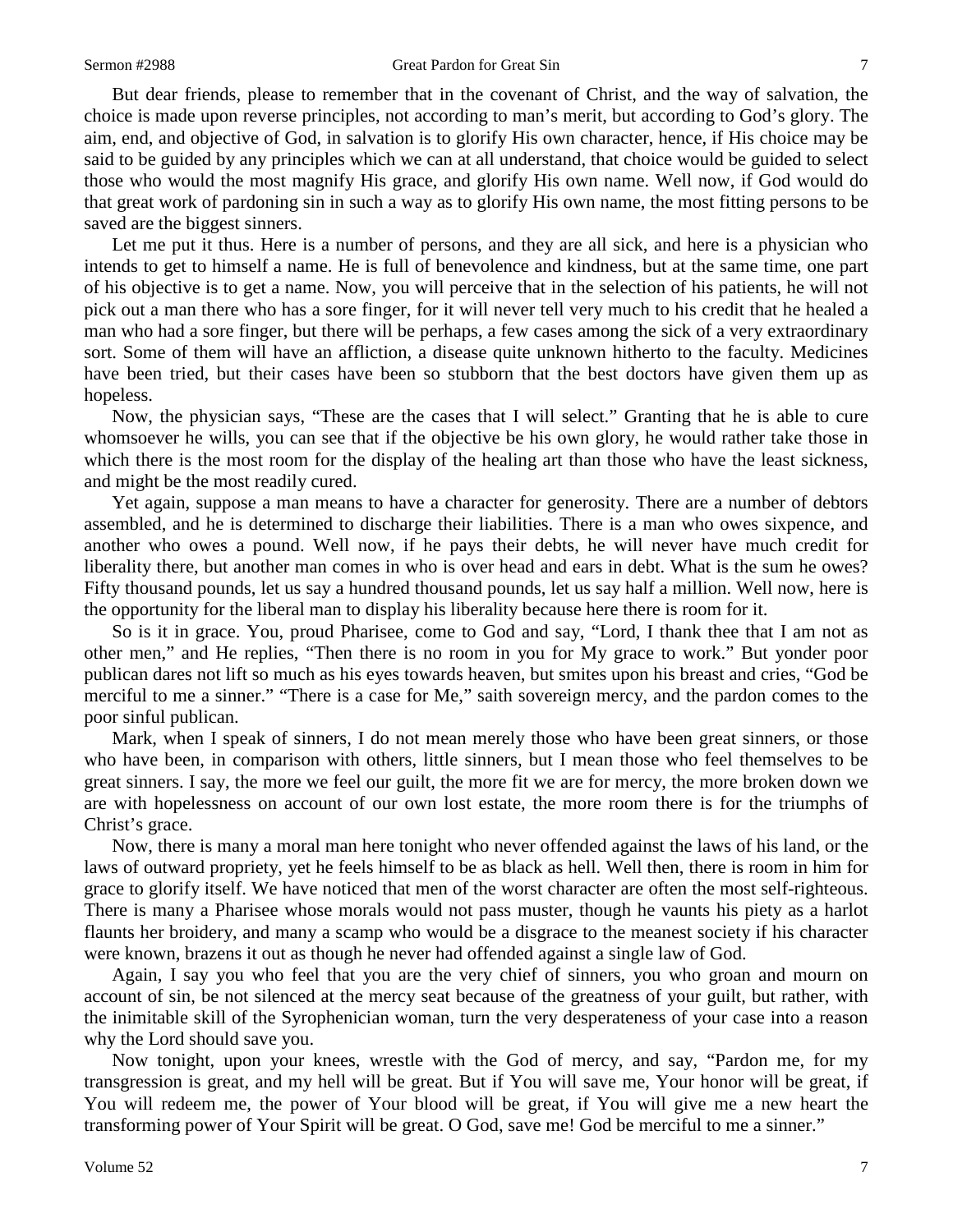This is, as Luther says, to cut off the devil's head with his own sword. When the devil says to you, "You are a sinner," say to him, "I am, and Christ died to save sinners." And when he says, "But you are a big sinner, you are a Jerusalem sinner, a bigger sinner than any other," say to him, "Yes, that is true, but Jesus said 'that repentance and remission of sins should be preached in his name among all nations, beginning at Jerusalem."

I have tried, and I am trying, to preach a wide Gospel, I do not like to have a net with such big meshes that the fish get through. I think I may catch you all if the Lord wills. If the vilest are not shut out, then you are not shut out friends, and if you believe in Christ with all your heart, you shall be saved.

But oh, what if you should say, "I care not for forgiveness, I do not want pardon, I will not seek it, I will not have it, I love my sins, I love myself"? O sinner, then, by that death bed of yours, where you shall see your dreadful sins in another light, by that resurrection of yours where you shall see eternity to be no trifle, by that doom of yours, by the last dread thunders, by the awful sentence, "Depart, ye cursed," of the Judge, I beseech you, do me but this one favor! Own that you had an invitation tonight, and that it was affectionately pressed upon you.

I have told you, in God's name, that your sin is not a trifle with God—that it is not a matter to be laughed at or to be whistled over. I have told you that the greatness of your sin need not shut you out. What is wanted is that the Spirit of God should teach you these things in your heart. But do remember, if your ears refuse these truths, and if you reject them, we are a sweet savor unto Christ as well in them that perish as in them that are saved. But woe unto you—woe unto you, who, with the Gospel ringing in your ears, go down to the pit! "Verily, verily, I say unto you, it shall be more tolerable for Sodom and Gomorrah, in the day of judgment, than for you." May God save you, for Jesus' sake! Amen!

#### **EXPOSITION BY C. H. SPURGEON**

#### *ROMANS 10:1-15*

### **Verse 1.** *Brethren, my heart's desire and prayer to God for Israel is, that they might be saved*.

Let this be our "heart's desire and prayer to God for Israel." Sorrows upon sorrows have come to the Lord's ancient people even down to this day, and they have been scattered and peeled, and rent and torn in almost every land. Who does not pity their griefs and woes? Let it be our heart's desire and daily prayer for Israel that they may be saved through faith in the Messiah whom they have so long rejected.

**2.** *For I bear them record that they have a zeal of God, but not according to knowledge*.

In Paul's day, they were most diligent in the observance of every form of outward devotion, and many of them sincerely desired to be right with God, but they did not know how to attain the desired end.

**3.** *For they being ignorant of God's righteousness, and going about to establish their own righteousness, have not submitted themselves unto the righteousness of God*.

Perhaps I am addressing some who are very anxious to be right with God, they are by no means hypocrites, but are really awakened to a sense of their danger, yet they cannot get peace of mind, and the reason is that, like the Israelites, they are "going about to establish their own righteousness." "Going about"—that is to say, struggling, striving, searching, worrying themselves to get a righteousness of their own which they never will obtain, and being ignorant of "the righteousness of God" which is completed in Christ, and which is freely bestowed upon all who believe in Him. Alas! they "have not submitted themselves unto this righteousness of God," and there is a kind of hidden meaning in the apostle's expression. They are so proud that they will not submit to be saved by the righteousness of another, even though that other is the Lord Jesus Christ Himself. Yet this is the main point—the submission of our proud will to the righteousness of God.

**4.** *For Christ is the end of the law for righteousness to every one that believeth*.